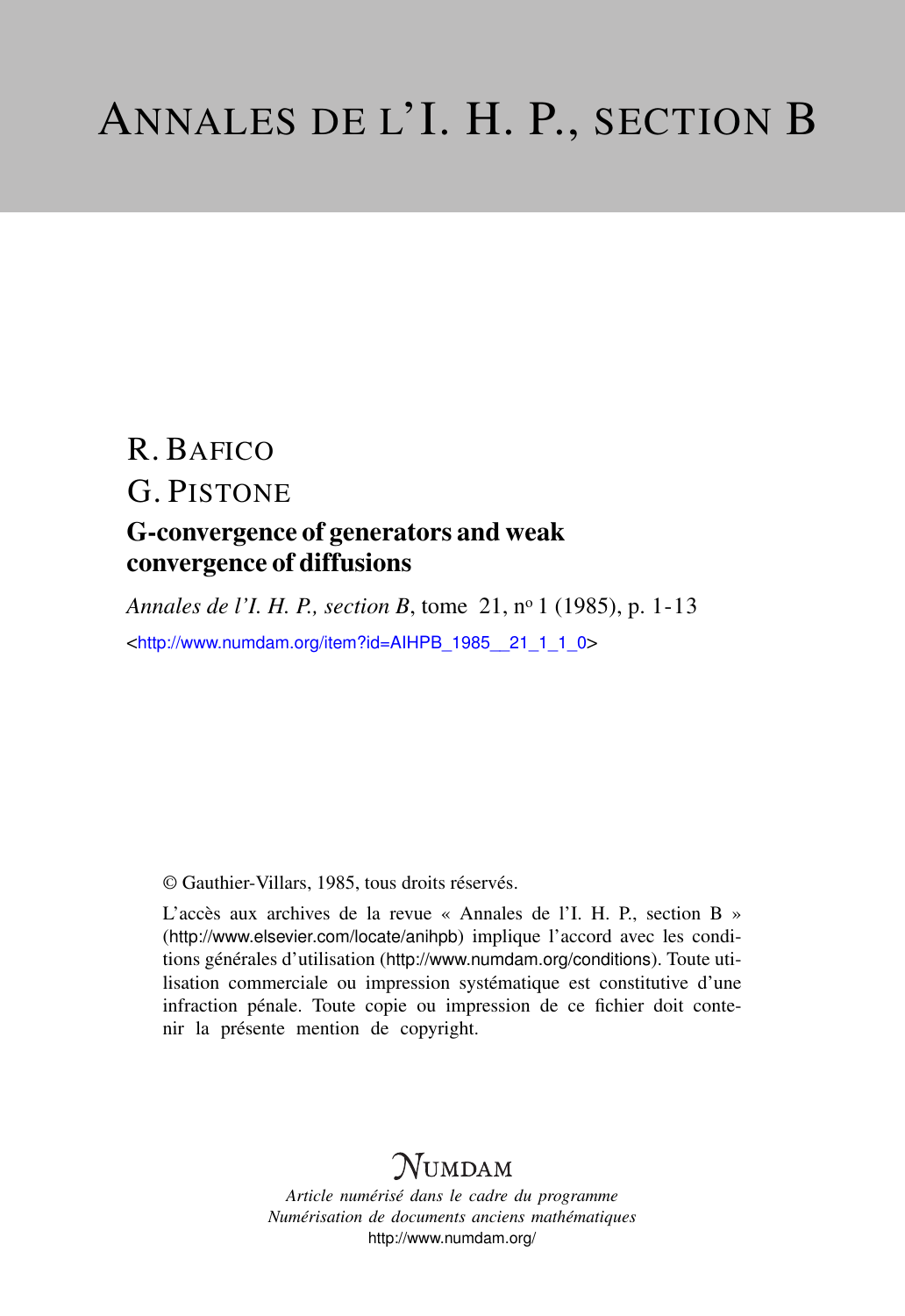Ann. Inst. Henri Poincaré,

Vol. 21, n° 1, 1985, p. 1-13. Probabilités et Statistiques

Echanges Almales

## G-convergence of generators and weak convergence of diffusions

 $by$ 

#### R. BAFICO

Istituto di Matematica Applicata del C. N. R. (\*), Genova

and

#### G. PISTONE

Istituto di Matematica, Universita di Genova (\*)

ABSTRACT. — Let  $(L_n)$ , L, be generators of diffusions in  $\mathbb{R}^d$ . Let us assume uniform ellipticity and uniform boundness of the coefficients of the variational forms of the operators. Let be given a locally bounded initial density  $p_0$ . If  $(P_n)$ , P are the solutions of the martingale problems with the given generators and initial law, then the sequence  $(P_n)$  in weakly convergent to P if and only if the sequence  $(L_n)$  is convergent to L in the sense defined by DeGiorgi and Spagnolo.

RÉSUMÉ. — Soient  $(L_n)$ , L, générateurs de diffusion dans  $R^d$ , uniformément elliptiques et avec les coefficients de la forme variationelle uniformément bornés. Soit  $p_0$  une densité initiale sur  $\mathbb{R}^d$  localement bornée. Si  $(P_n)$ , P, sont les solutions des problèmes des martingales avec les données précédentes, alors la suite  $(P_n)$  est convergente vers P dans la topologie étroite si et seulement si la suite  $(L_n)$  est convergente vers L dans le sens défini par DeGiorgi et Spagnolo.

### . 1. INTRODUCTION

Let  $(L_n)_{n \in \mathbb{N}}$  be a sequence of second order elliptic partial differential operators on the real d-dimensional space  $\mathbb{R}^d$ . Let us assume that the

<sup>(\*)</sup> Via L. B. Alberti 4, 16132 Genova, Italy.

Annales de l'Institut Henri Poincaré - Probabilités et Statistiques - Vol. 21, 0246-0203 85/01/1/13/\$ 3,30/(0 Gauthier-Villars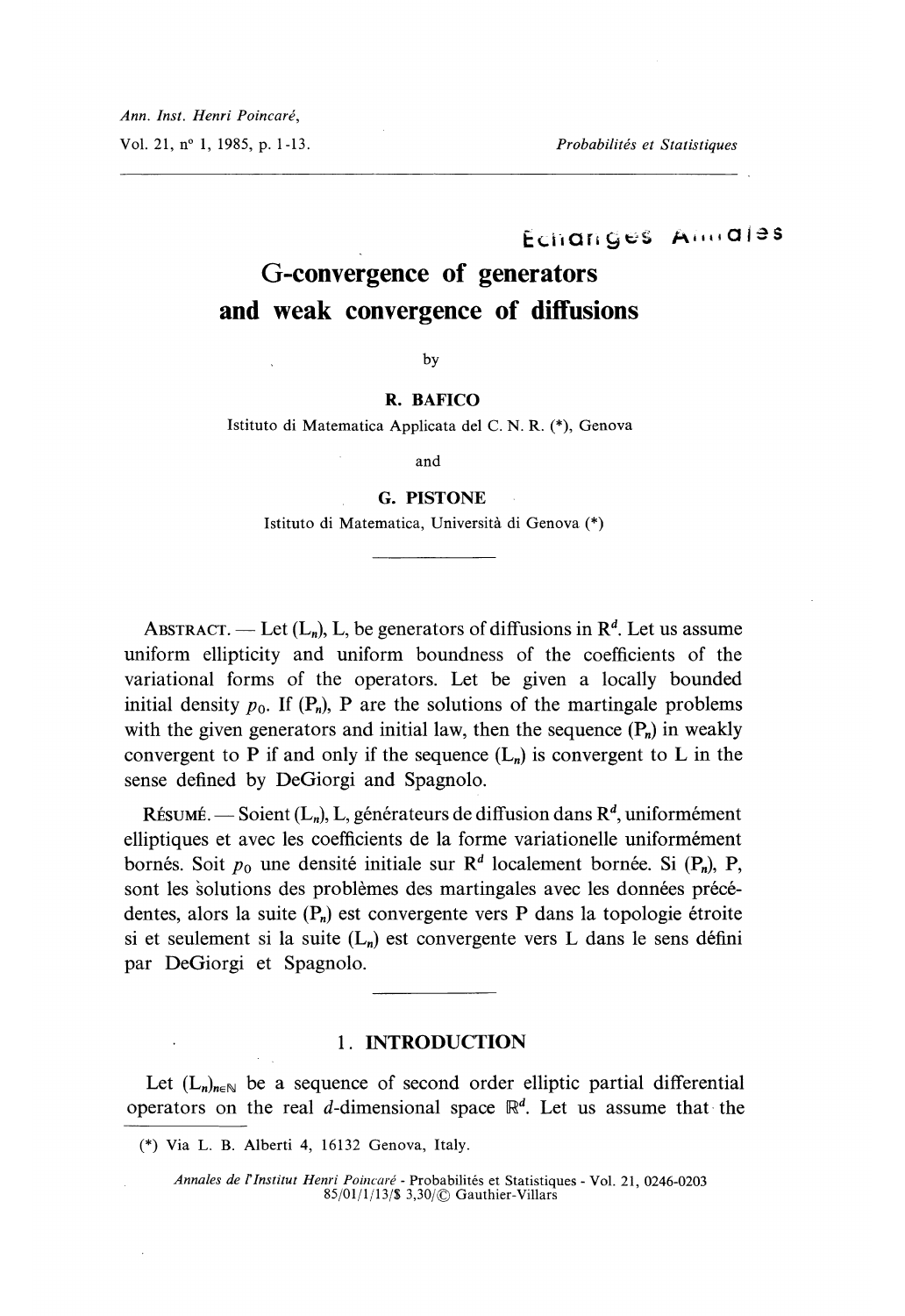sequence  $(L_n)_{n \in \mathbb{N}}$  is uniformly elliptic and that the coefficients of the variational form are uniformly bounded. Then the G-convergence of Spagnolo [18] makes sense for the sequence  $(L_n)_{n\in\mathbb{N}}$ ; let L be the G-limit.

Let us assume that  $(L_n)_{n \in \mathbb{N}}$ , L are such that there exist solutions  $(P_n)_{n \in \mathbb{N}}$ of the martingale problems (Strook-Varadhan [19 ]). Using a result in Bensoussan-Lions-Papanicolau [4 ], one can readily show that (see prop. 2.1 below)

$$
(1.1) \qquad \forall x \in \mathbb{R}^d \qquad P_{x,n} \stackrel{w}{\to} P_x \Rightarrow L_n \stackrel{G}{\to} L
$$

(here  $\stackrel{w}{\rightarrow}$  denotes the weak convergence of probability measures and  $\stackrel{G}{\rightarrow}$ denotes the G-convergence). The following question was asked to the authors by prof. J. Cecconi: which sort of converse to  $(1.1)$  can be proved in general, i. e. without any reference to a particular form of the operators ?

The present article gives in sec. 2 a set of assumption on the differential operators under which the implication

$$
L_n \stackrel{G}{\rightarrow} L \Rightarrow P_{\mu_0,n} \stackrel{w}{\rightarrow} P_{\mu_0}
$$

can be proved for absolutely continuous and with locally bounded density initial distribution  $\mu_0$ . The proof is given in sec. 4; sec. 3 contains some results on the univariate laws of the diffusions.

Our method of proof is inspired by the idea of transformation of the state space by Zvonkin [21] and uses strong results on elliptic and parabolic partial differential equations to show the tightness of the sequence  $P_{\mu_0,\mu}$ 

## 2. NOTATIONS, HYPOTHESIS, AND PRELIMINARIES

#### 21. Elliptic equations.

For each couple of reals  $0 < \lambda < \Lambda$  we denote by  $\mathscr{L}(\lambda, \Lambda)$  the set of differential operators defined by

$$
(2.1) \quad L \in \mathcal{L}(\lambda, \Lambda) \Leftrightarrow \begin{cases} L = \sum_{i=1}^{d} b_i D_i + \sum_{i,j=1}^{d} D_i a_{ij} D_j \\ a = a^t \in C_{\mathcal{B}}^0(\mathbb{R}^d) \cap W^{1,\infty}(\mathbb{R}^d) \\ \lambda \mid \xi \mid^2 \leq \xi^t a(x) \xi \leq \Lambda \mid \xi \mid^2 \qquad x, \xi \in \mathbb{R}^d \\ \|a\|_{\infty}, \|b\|_{\infty} \leq \Lambda. \end{cases}
$$

(Notations as in Adams [2 ]).

, Annales de l'lnstitut Henri Poincaré - probabilités et Statistiques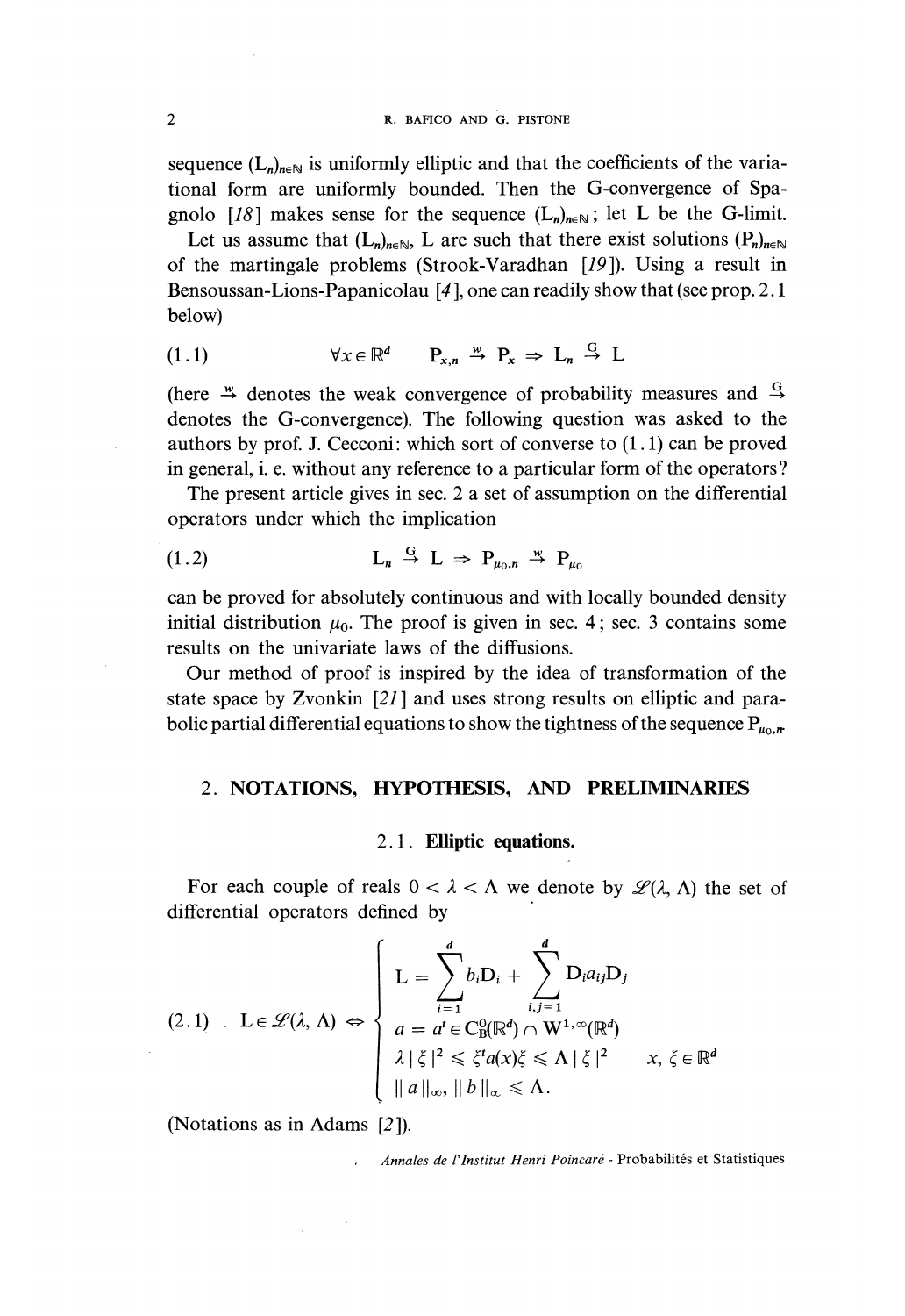Each operator  $L \in \mathcal{L}(\lambda, \Lambda)$  can be written in non-variational form:

(2.2) 
$$
L = \sum_{i=1}^{d} \theta_i D_i + \sum_{i,j=1}^{d} a_{ij} D_i D_j
$$

where

(2.3)

\n
$$
\begin{cases}\n\theta_i = b_i + \tilde{b}_i \\
\tilde{b}_1 = \sum_{j=1}^d D_j a_{ij}.\n\end{cases}
$$

For each radius  $r > 0$  we denote by  $B(r)$  the open ball with center 0 and radius r; function spaces on B(r) will be denoted briefly  $W_0^{1,2}(r)$ ,  $W^{2,q}(r)$ ... and so on. '

Let be given

(2.4) 
$$
\begin{cases} f \in L^{\infty}(\mathbb{R}^{d}) \\ L \in \mathscr{L}(\lambda, \Lambda) \end{cases}
$$

and consider the elliptic variational problem

(2.5) 
$$
\begin{cases} -\mathbf{L}u + \lambda_0 = f \\ u \in \mathbf{W}_0^{1,2}(\mathbf{B}(r)) \end{cases}
$$

where  $\lambda_0 > 0$  (Gilbart-Trudinger [9]).

For ease of later reference we list some regularity results for the problem (2.5) which hold under the assumption (2.4) for given r,  $\lambda_0 > 0$ .

 $W^{2,q}$ -regularity (Chicco [6]).

(2.6) 
$$
\begin{cases} \text{for all } q > 2 \\ u \in \mathbb{W}_0^{1,2}(\mathbb{B}(r)) \cap \mathbb{W}^{2,q}(\mathbb{B}(r)) \,. \end{cases}
$$

De Giorgi-Nash bound (Gilbart-Trudinger  $[9]$ ).

(2.7)  $\begin{cases} u \in C(\overline{B(r)}) \text{ and for all } r' < r \text{ there exist constants } C_1 \text{ and } \alpha \in ]0, 1[$ <br>  $\|u\|_{C^{\alpha}(\overline{B(r'))}} \leq C_1 \|f\|_{\infty, B(r)}. \end{cases}$ 

Meyers bound (Meyers [15 ]).

(2.8) 
$$
\begin{cases} \text{there exist constants } C_2 > 0 \text{ and } \eta > 0 \text{ such that} \\ \|u'\|_{2+\eta, B(r)} \leq C_2 \|f\|_{\infty, B(r)} . \end{cases}
$$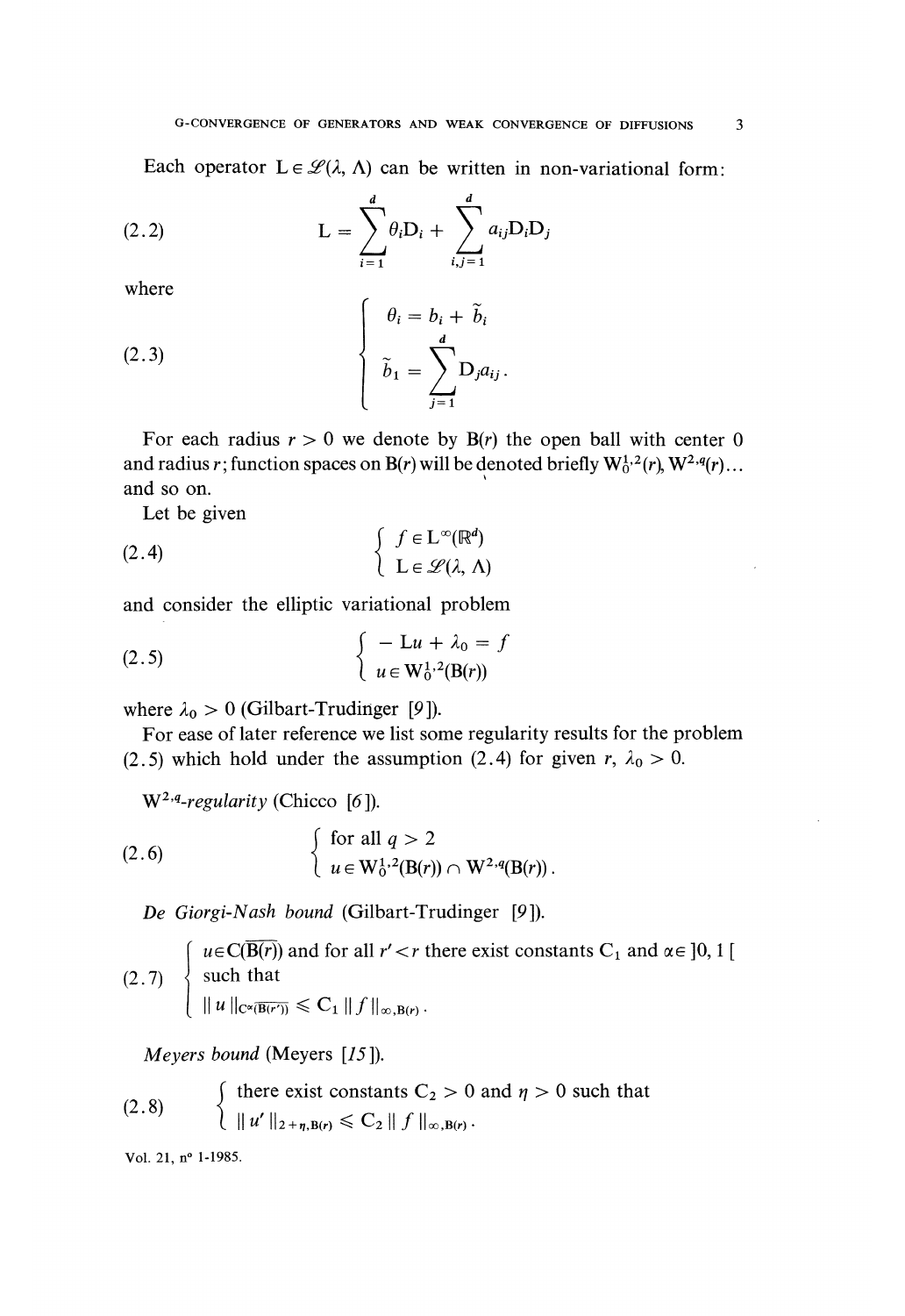$Maximum\ principle$  (Gilbart-Trudinger [9]).

(2.9) 
$$
\begin{cases} \text{there exists a constant } C_3 \text{ such that} \\ \|u\|_{\infty, B(r)} \leq C_3 \|f\|_{\infty, B(r)} . \end{cases}
$$

The stochastic representation of the solution of eq. (2. 6) will be discussed in sec. 2.3 below. Let us remark that the property (2.7) does not follow from (2.6) and the Sobolev's imbedding theorems. In fact we will need that the constant C<sub>1</sub> in (2.7) depends only on the uniform norm of b and a, and not on the norm of  $\tilde{h}$ 

#### 2.2. Parabolic equations.

Let be given

(2.10) 
$$
\begin{cases} p_0 \in L^{\infty}_{loc}(\mathbb{R}^d) \\ L \in \mathscr{L}(\lambda, \Lambda) \end{cases}
$$

and let us denote by  $L^*$  the formal transpose of L, i. e.

(2.11) 
$$
L^* = -\sum_{i=1}^d D_i b_i + \sum_{i,j=1}^d D_j a_{ji} D_i.
$$

We will consider the following parabolic variational problem (Bensoussan-Lions [3], Ladisenskaya-Solonnikov-Uralceva [11])

(2.12) 
$$
\left\{\n\begin{array}{l}\nD_t p - L^* p = 0 \\
p \in L^2(0, N; W_0^{1,2}(B(r))) \cap C(0, N; L^2(B(r))) \\
D_t p \in L^2(0, N; W^{-1,2}(B(r)) \\
p(0) = p_0\n\end{array}\n\right.
$$

We will need later the following result.

Maximum principle (Ladiseskaya-Solonnikov-Uralceva [11 ]).

(2.13) 
$$
\begin{cases} \text{there exist a constant } C_4 \text{ such that} \\ \|p\|_{\infty, [0,N] \times B(r)} \leq C_4 \|p_0\|_{\infty, B(r)} .\end{cases}
$$

The stochastic representation of the solution of eq. (2.12) will be discussed in sec. 3.

## 2.3. Stochastic differential equations.

Let  $\mathbb{R}_{+} = [0, +\infty)$  be a time interval and let us denote by  $\Omega$  the sample space of continuous trajectories with values in  $\mathbb{R}^d$ .  $\Omega$  has the usual polish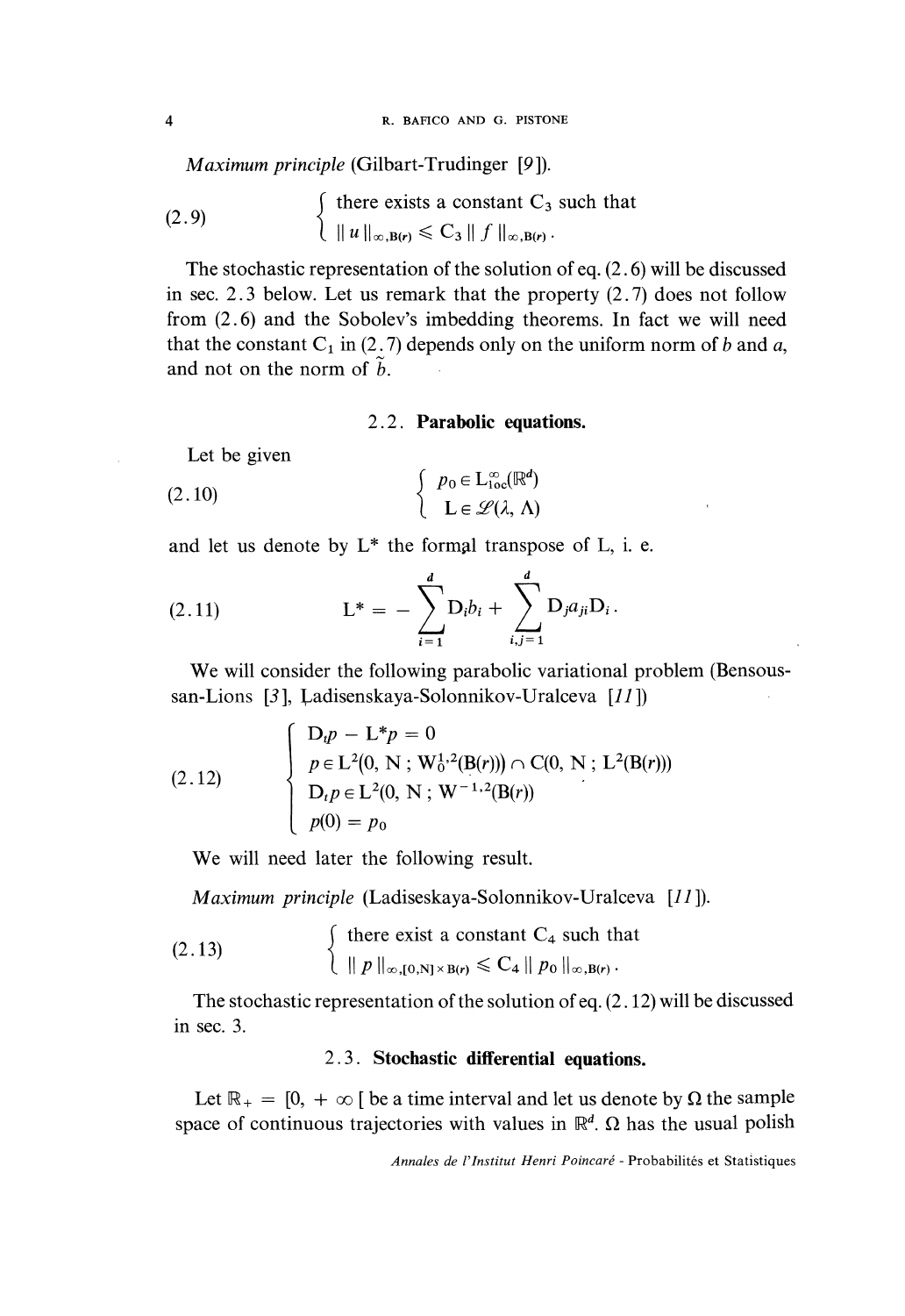structure and  $\mathscr B$  denotes its Borel  $\sigma$ -algebra. X denotes the canonical process,  $X_t$  the coordinate projection,  $\mathcal{B}_t$ , the  $\sigma$ -algebra generated by  $X_s$ ,  $s < t$ .

Let be given measurable real functions

(2.14) 
$$
\begin{cases} b, \tilde{b} : \mathbb{R}^d \to \mathbb{R}^d \\ \sigma : \mathbb{R}^d \to \text{Matrices } (d \times d) \end{cases}
$$

We denote

$$
(2.15) \t\t a = \frac{1}{2}\sigma\sigma^1
$$

and assume that the differential operator L defined in  $(2.2)$ ,  $(2.3)$  belongs to the class  $\mathscr{L}(\lambda, \Lambda)$  (2.1).

The martingale problem for the operator L has a unique solution starting at ( $\mu_0$ , 0), where  $\mu_0$  is an initial probability measure on  $\mathbb{R}^d$ , given by

$$
P_{\mu_0} = \int_{\mathbb{R}^d} P_x \mu_0(dx)
$$

where  $(P_x)_{x \in \mathbb{R}^d}$  is the solution of the martingale problem starting at  $(x, 0)$ (Strook-Varadhan [19 ]). Moreover there exists a Wiener process W on  $(\Omega, \mathscr{B}, (\mathscr{B}_t)_{t \in \mathbb{R}_+}, P_{u_0})$  such that the canonical process X satisfies the following Ito's equation

$$
dX_t = \theta(X_t)dt + \sigma(X_t)dW_t.
$$

The stochastic representation (Friedman [8 ]) of the solution of the elliptic equation (2.5) follow under the assumption  $L \in \mathcal{L}(\lambda, \Lambda)$  from the W<sup>2,q</sup>-regularity (2.6) and the generalized Ito's formula (Zvonkin [21] or sec. 3 below): the solution u of eq.  $(2.5)$  satisfying  $(2.6)$ ,  $(2.7)$ ,  $(2.8)$  is the  $\mu_0$ -unique continuous function on  $\mathbb{R}^d$  such that

(2.18) 
$$
u(X_0) = \mathbb{E}_{\mu_0}\bigg(\int_0^{\tau_r} f(X_s) e^{-\lambda_0 s} ds \mid \mathcal{B}_0\bigg)
$$

where  $\mathbb{E}_{\mu_0}$  denote the expectation with respect to  $P_{\mu_0}$  and  $\tau_r$  is the exit time from the ball  $B(r)$ .

#### 2.4. Convergence.

Let be given a sequence of stochastic differential equations of the type  $(2.17)$ .

(2.19) 
$$
\begin{cases} dX_t = \theta_n(X_t)dt + \sigma_n(X_t)dW_t^n & n \in \mathbb{N} \\ dX_t = \theta(X_t)dt + \sigma(X_t)dW_t. \end{cases}
$$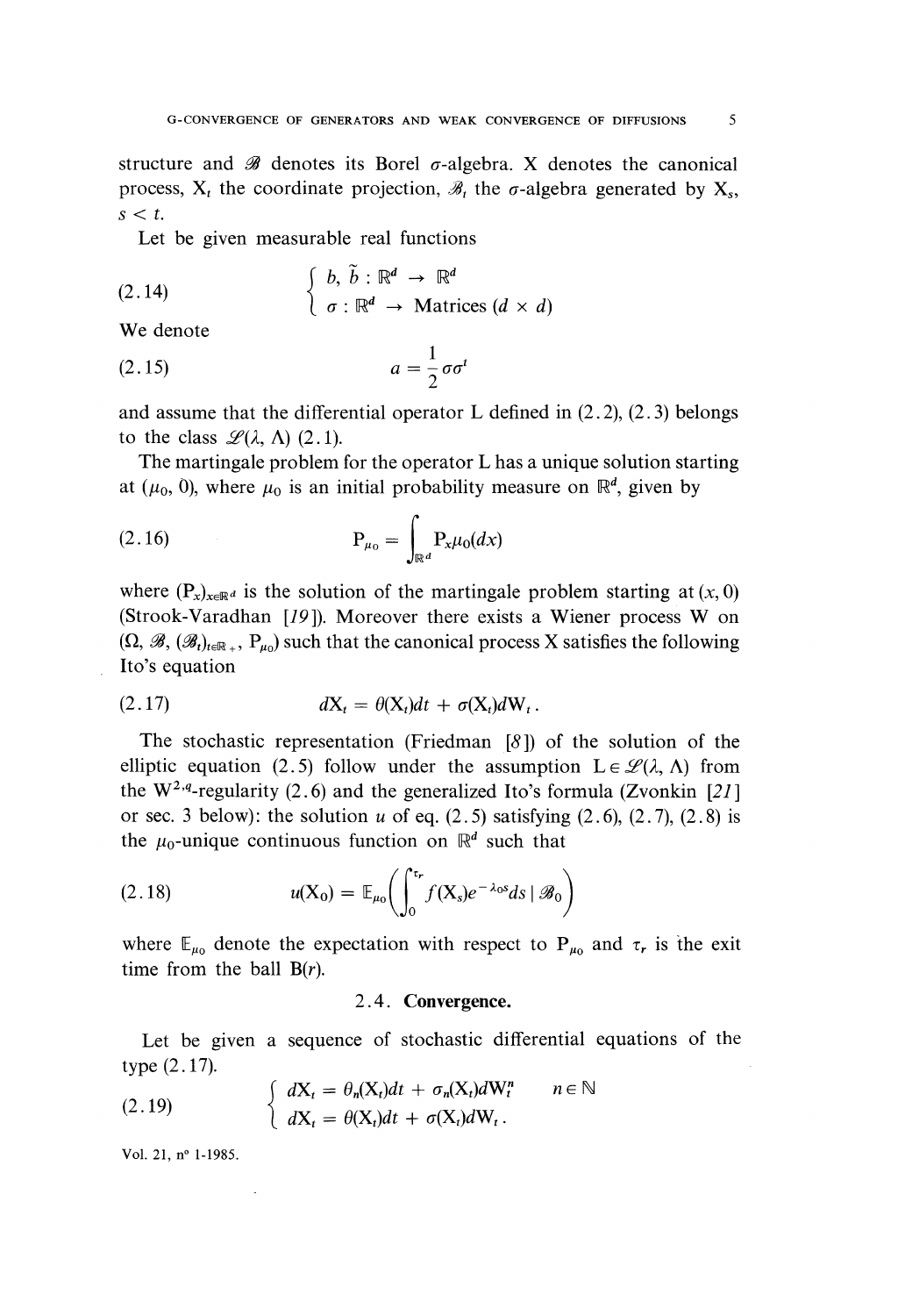Let us denote by  $L_n$ ,  $Ln \in \mathbb{N}$ , the associated differential operators with notations as in 2.1 and assume

$$
(2.20) \t\t\t L_n, L \in \mathscr{L}(\lambda, \Lambda).
$$

Let us consider an initial distribution  $\mu_0$  such that

$$
\mu_0 \text{ is uniform on } B(r)
$$

and let us denote by  $P_n$ ,  $n \in \mathbb{N}$ , the laws of the solutions of eq.s (2.19) with initial law  $\mu_0$ .

For each given

$$
(2.22) \t\t f \in C^0(\mathbb{R}^d)
$$

we can solve

(2.23)  

$$
\begin{cases}\n(- \mathrm{L}_n + \lambda_0) u_n = f & n \in \mathbb{N} \\
(- \mathrm{L} + \lambda_0) u = f & \text{if } u_n, u \in \mathrm{H}_0^1(\mathrm{B}(r)) \cap \mathrm{C}^0(\mathbb{R}^d).\n\end{cases}
$$

Proposition 2.1.  $\rightarrow$  If

then

$$
(2.25) \t\t u_n \to u \t \text{in } L^2(r).
$$

*Proof.* — From the maximum principle  $(2.9)$  and the De Giorgi-Nash bound (2.8) it follows that

(2.26) 
$$
\{u_n\}_{n\in\mathbb{N}}
$$
 is pre-compact in L<sup>2</sup>(r) (in fact, in C<sup>0</sup>(\overline{B(r)}) .

The functionals

(2.27) 
$$
\omega \rightarrow \varphi(\omega(0)) \int_0^{\tau_r(\omega)} f(\omega(s)) e^{-\lambda_0 s} ds
$$

are bounded and P-continuous for each  $\varphi \in C^0_B(\mathbb{R}^d)$ , see Bensoussan-Lions-Papanicolaou  $[4]$ , so that  $(2.18)$ ,  $(2.24)$ ,  $(2.21)$  give

$$
(2.28) \qquad \qquad \int_{B(r)} u_n(x)\varphi(x)dx \ \to \ \int_{B(r)} u(x)\varphi(x)dx \ .
$$

Finally (2.26) and (2.28) give (2.25).

'

As announced in the introduction, the type of convergence just proved

Annales de l'lnstitut Henri Poincaré - Probabilités et Statistiques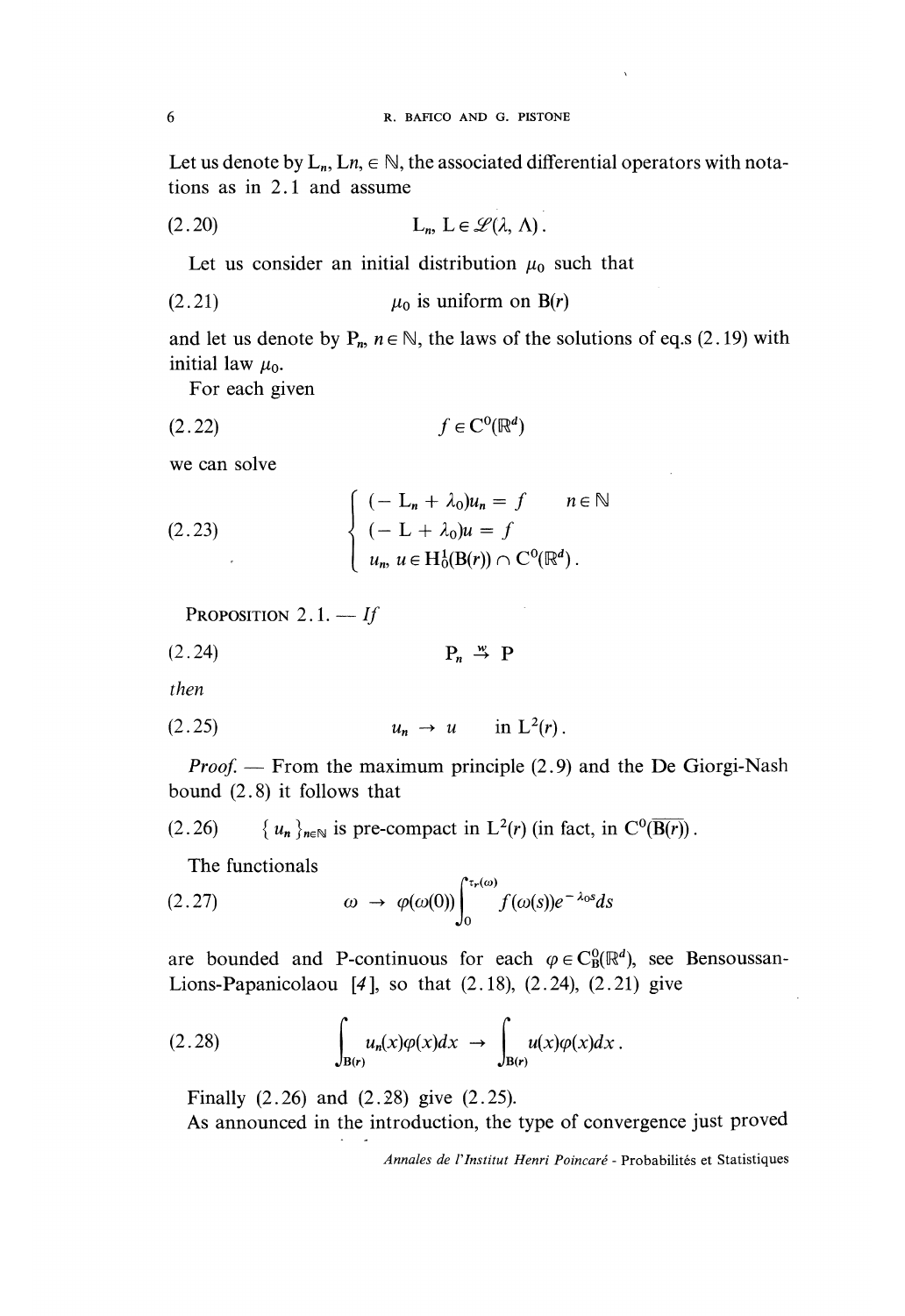turns out to be equivalent to the G-convergence of Spagnolo [17]. For ease of reference we adopt the following definition

$$
(2.29) \qquad \left\{ \begin{array}{ll} L_n, \ L \in \mathcal{L}(\lambda, \Lambda) \\ L_n \stackrel{G}{\to} L \Leftrightarrow \forall r > 0, \ \lambda_0 > 0 \end{array} \right. \qquad (2.25) \text{ holds true.}
$$

Remark. — The restriction given by  $a_n$ ,  $a \in W^{1,\infty}$  in (2.1) is imposed by the stochastic interpretation of eq.s (2.23) and by the method of proof of the converse theorem in sec. 4. This situation is not satisfactory because this restriction is not natural in the setting of the G-convergence.

## . 3. PROBABILITY DENSITY AND GENERALIZED ITO'S FORMULA

Let be given

 $p_0 \in L^2_{loc}(\mathbb{R}^d)$  $(3.1)$ 

and assume that P solves eq.  $(2.17)$  with initial distribution with density  $P_0$ . Let

be the differential operator of eq. (2.17).

PROPOSITION 3.1. - Let p be the solution of the parabolic problem  $(2.12)$ . Then for all  $t \in [0, N]$ ,  $p(t)$  is the unnormalized conditional density of  $X_t$ given  ${t < \tau_r }$ ; i. e.

(3.3) 
$$
\forall f \in L^{\infty}(\mathbb{R}^d) \qquad \mathbb{E}(f(\mathbf{X}_t) \mathbb{1}_{\{t \leq \tau_r\}}) = \int_{\mathbf{B}(r)} p(t, x) f(x) dx.
$$

Proof. - For each test function

$$
(3.4) \qquad \qquad \varphi \in C_0^{\infty}([0, N[ \times B(r))
$$

we write

$$
(3.5) \t\t f = (D_t + L)\varphi
$$

and observe that the set of all such functions is dense in

$$
(3.6) \t\t\t L2(0, N; W-1,2(B(r))
$$

and there exists a constant C such that  $(Lions [12])$ 

$$
(3.7) \t\t || \varphi(0,.) ||_{2,\mathbf{B}(\mathbf{r})} \leq C || f ||_{\mathbf{L}^{2}(0,\mathbf{N};\mathbf{W}^{-1,2}(\mathbf{B}(\mathbf{r})))}.
$$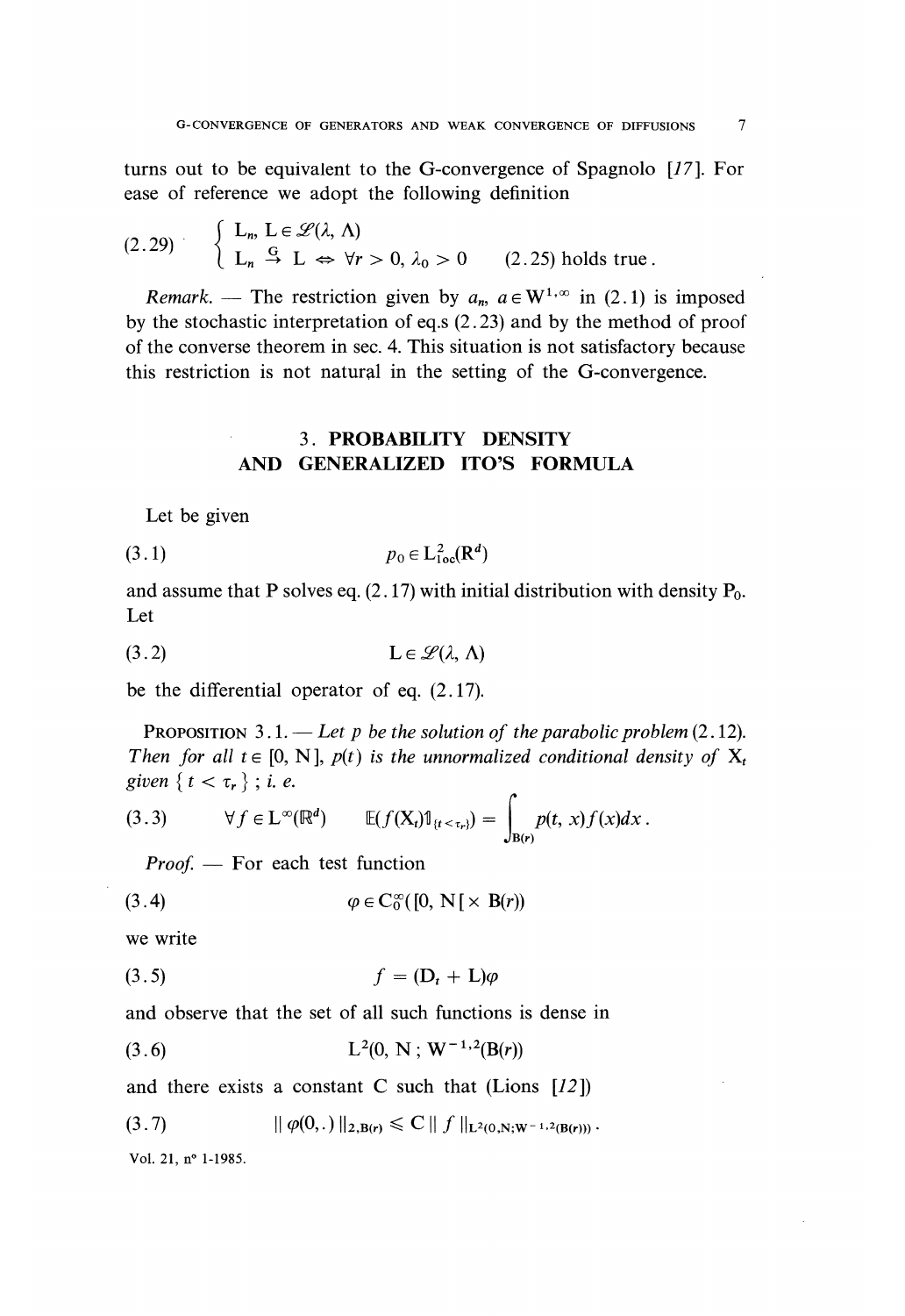Let us consider the functional  $\mathscr E$  defined on a dense subset of by (3.5) and

(3.8) 
$$
\mathscr{E}(f) = \mathbb{E}\bigg(\int_0^{\tau_r \wedge N} f(X_s, s) ds\bigg) = - \mathbb{E}(\varphi(X_0)).
$$

This functional is bounded because from  $(3.7)$  and  $(3.8)$  it follows

(3.9) 
$$
\left\{\begin{array}{l}\left|E\left(\int_{0}^{\tau_{r}\wedge N}f(X_{s}, s)ds\right|\leq \|\varphi\|_{2, B(r)}\|p_{0}\|_{2, B(r)}\right)\\ \leq C\|p_{0}\|_{2, B(r)}\|f\|_{L^{2}(0, N; W^{-1,2}(B(r)))}.\end{array}\right.
$$

Then there exist by Riesz theorem

$$
(3.10) \t p \in L^{2}(0, N; W_{0}^{1,2}(B(r))) \simeq L^{2}(0, N; W^{-1,2}(B(r)))
$$

such that

(3.11) 
$$
\mathscr{E}(f) = \int_0^N \langle f(t), p(t) \rangle_{W^{-1,2}(B(r)), W_0^{1,2}(B(r))}.
$$

In particular, using  $(3.5)$ ,  $(3.8)$ ,  $(3.11)$ , it follows

$$
(3.12) \begin{cases} \forall \varphi \in C_0^{\infty}([0, N[ \times B(r)) \\ \int_0^N dt \int_{B(r)} dx(D_t + L)\varphi(t, x)p(t, x) = \int_{B(r)} dx \varphi(0, x)p_0(x) \\ p \in L^2(0, N; W^{-1,2}(B(r)). \end{cases}
$$

It can be shown (Ladizenskaja-Solonnikov-Uralceva [77 ] and Lions [12 ]) that  $(3.12)$  is equivalent to the parabolic problem in eq.  $(2.12)$ . Finally  $(3.3)$ follows from the continuity of p from [0, N] to  $L^2(r)$  and (3.8), (3.11).

The following two proposition, are simple consequence of prop. 3.1.

PROPOSITION 2. - For each  $q \in [2, +\infty]$  there exist a constant  $c_q$  such that

(3.13) 
$$
\sup_{t \in [0, N]} \| p(t) \|_{q, B(r)} \leq c_q \| p_0 \|_{q, B(r)}.
$$

*Proof.*  $-$  From prop. 3.1, the maximum principle (2.13) and an interpolation argument.

**PROPOSITION** 3.2 (Generalized Ito's formula).  $\qquad$  If for  $q \in [2, +\infty]$  $p_0 \in L^q_{loc}(\mathbb{R}^d)$  $(3.14)$ 

then the Ito's formula holds true for each

(3.15) 
$$
\varphi \in W^{1,2q'}_{loc} \cap W^{2,q'}_{loc} \qquad (q^{-1} + q'^{-1} = 1).
$$

Annales de l'Institut Henri Poincaré - Probabilités et Statistiques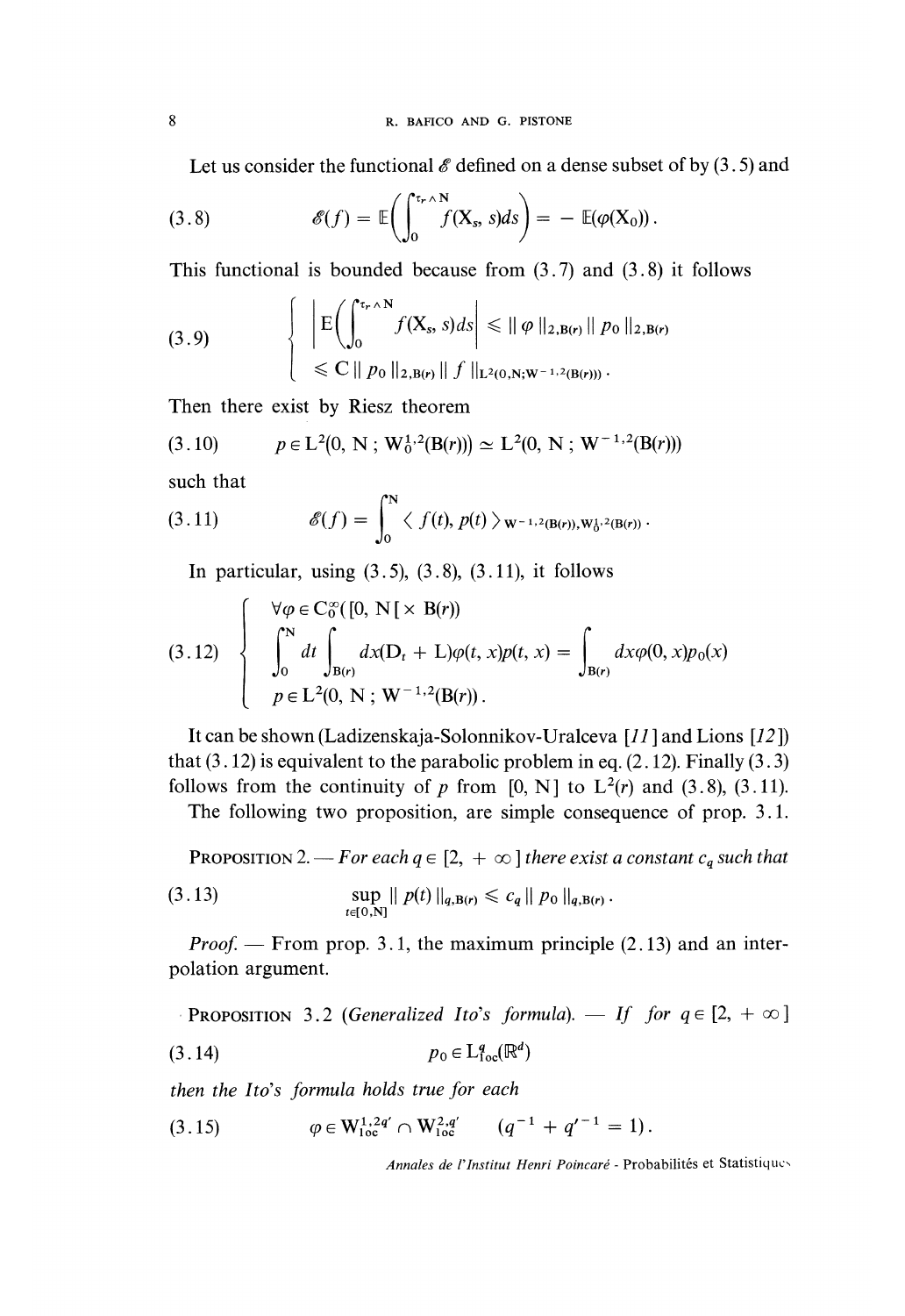*Proof.* — If  $(\varphi_n)_{n \in \mathbb{N}}$  is a sequence of regular functions such that

(3.16) 
$$
\begin{aligned}\n\varphi_n &\to \varphi &\text{a.s.} \\
\varphi'_n &\to \varphi &\text{in} &L^{2q'}(r) \\
L\varphi_n &\to L\varphi &\text{in} &L^{q'}(r)\n\end{aligned}
$$

each term of the Ito's formula is convergent.

## 4. G-CONVERGENCE IMPLIES WEAK CONVERGENCE

Let be given stochastic differential equations of the type  $(2.10)$ .

$$
(4.1) \t dX_t = \theta_n(X_t)dt + \sigma_n(X_t)dW_t^n \t n \in \mathbb{N}
$$

$$
(4.2) \t dX_t = \theta(X_t)dt + \sigma(X_t)dW_t.
$$

Using the same notations as in sec. 2 we assume

$$
L_n, L \in \mathscr{L}(\lambda, \Lambda)
$$

and

$$
(4.4) \t\t\t\t $\mu_0(dx) = p_0(x)dx \t\t\t\t\t p_0 \in L^{\infty}_{loc}(\mathbb{R}^d).$
$$

The probability measures that solve the problems (4.1), (4.2) are denoted  $P_n$ ,  $P$ .

PROPOSITION 4.1. — If 
$$
(4.1)
$$
,  $(4.2)$ ,  $(4.3)$ ,  $(4.4)$  hold true and

$$
(4.5) \t\t\t Ln \stackrel{G}{\rightarrow} L \t\t (def. in 2.29)
$$

then

$$
(4.6) \t\t\t\t\tP_n \stackrel{w}{\rightarrow} P.
$$

Remark. - We could prove along the same lines a theorem with the hypothesis (4.4) replaced by

$$
(4.4)'\qquad \qquad p_0 \in \mathcal{L}^{\tilde{q}}_{\text{loc}}(\mathbb{R}^d)
$$

where  $\tilde{q}$  depends on the Meyers constant  $\eta$  in (2.8). The actual computation of this constant do not seem to be practical, so we have turned to the hypothesis of local boundness (4.4).

*Proof of prop.* 4.1. — Let  $0 < r < r'$  be a couple of rad ii and let v be a test function  $v \in \mathcal{D}(r')$ . For each  $n \in \mathbb{N}$  let  $v_n$  be defined as the solution of

(4.7) 
$$
\begin{cases} (-L_n + \lambda_0) v_n = (-L + \lambda_0) v \\ v_n \in W_0^{1,2}(r') \cap W^{2,q}(r') \cap C_{\mathcal{B}}^0(\mathbb{R}^d) \end{cases}
$$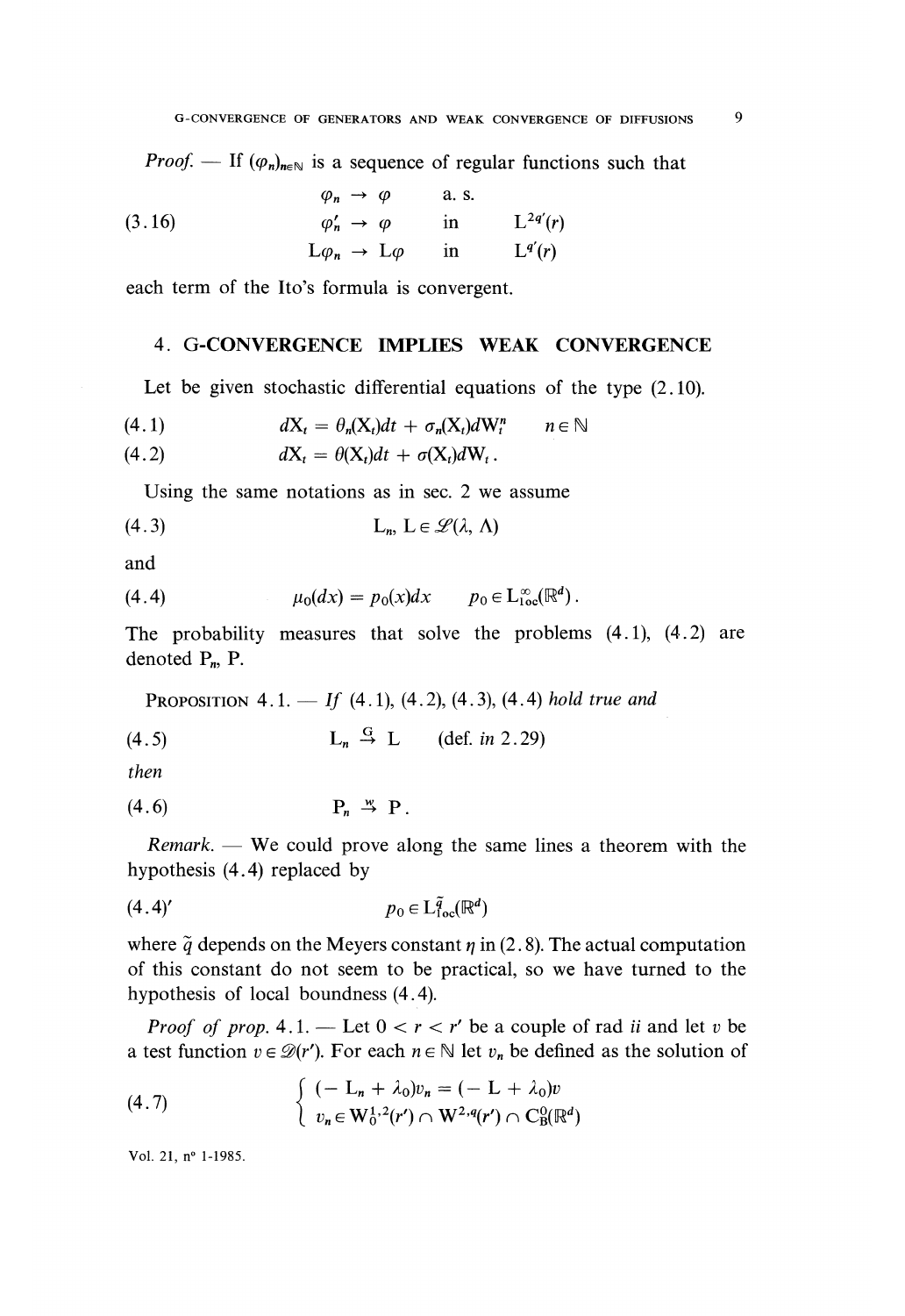as in sec. 2 (the constant term in the equation belongs to  $L^{\infty}(\mathbb{R}^d)$ ). Our hypothesis is

$$
(4.8) \t\t v_n \to v \t in L2(r').
$$

From De Giorgi-Nash bound (2.6) and Ascoli-Arzela compactness criterium, it follows

(4.9) 
$$
\begin{cases} v_n \to v \text{ pointwise} \\ v_n \to v \text{ uniformly on } \overline{B(r)} \end{cases}
$$

Let  $\tau$  be the exit time from B(r). The generalized Ito's formula (Krilov [10], Zvonkin [21] or sec. 3) applies to the  $P_n$ -semimartingale

and gives, using also (4. 7),

$$
v(X_{\tau \wedge t}) = v(X_0) + \int_0^{\tau \wedge t} (Lv)(X_s)ds + \int_0^{\tau \wedge t} v'_n(X_s)\sigma_n(X_s)dW_s^n
$$
  
(4.11)  

$$
+ [(v - v_n)(X_{\tau \wedge t}) - (v - v_n)(X_0)] - \lambda_0 \int_0^{\tau \wedge t} (v - v_n)(X_s)ds.
$$

Now (4.9) implies that the sequence of processes in square brachets in eq. (4 .11 ) is uniformly bounded and uniformly convergent to zero as  $n \rightarrow \infty$ .

A consequence is that the limit laws of the sequence

$$
(4.12) \qquad \qquad (\mathbf{P_n} \circ (v \circ \mathbf{X}_{\tau \wedge \cdot})^{-1})_{n \in \mathbb{N}}
$$

do not depend on these terms.

Let us take a particular test function  $v$  such that

$$
(4.13) \t\t v(x) = x \t on B(r)
$$

then

the laws (4.12) are the stopped laws

$$
(4.15) \qquad (\mathbf{P}_n \circ (\mathbf{X}_{\tau \wedge \cdot})^{-1})_{n \in \mathbb{N}}
$$

and the limit coincides with the limits of the laws of the sequence

$$
(4.16) \quad Y_{n,t} = v(X_0) + \int_0^{\tau \wedge t} \theta(X_s) ds + \int_0^{\tau \wedge t} v'_n(X_s) \sigma_n(X_s) dW_s^n \qquad n \in \mathbb{N}.
$$

The tightness of the sequence can be shown using the Abdons  $[I]$ -

Annales de l'Institut Henri Poincaré - Probabilités et Statistiques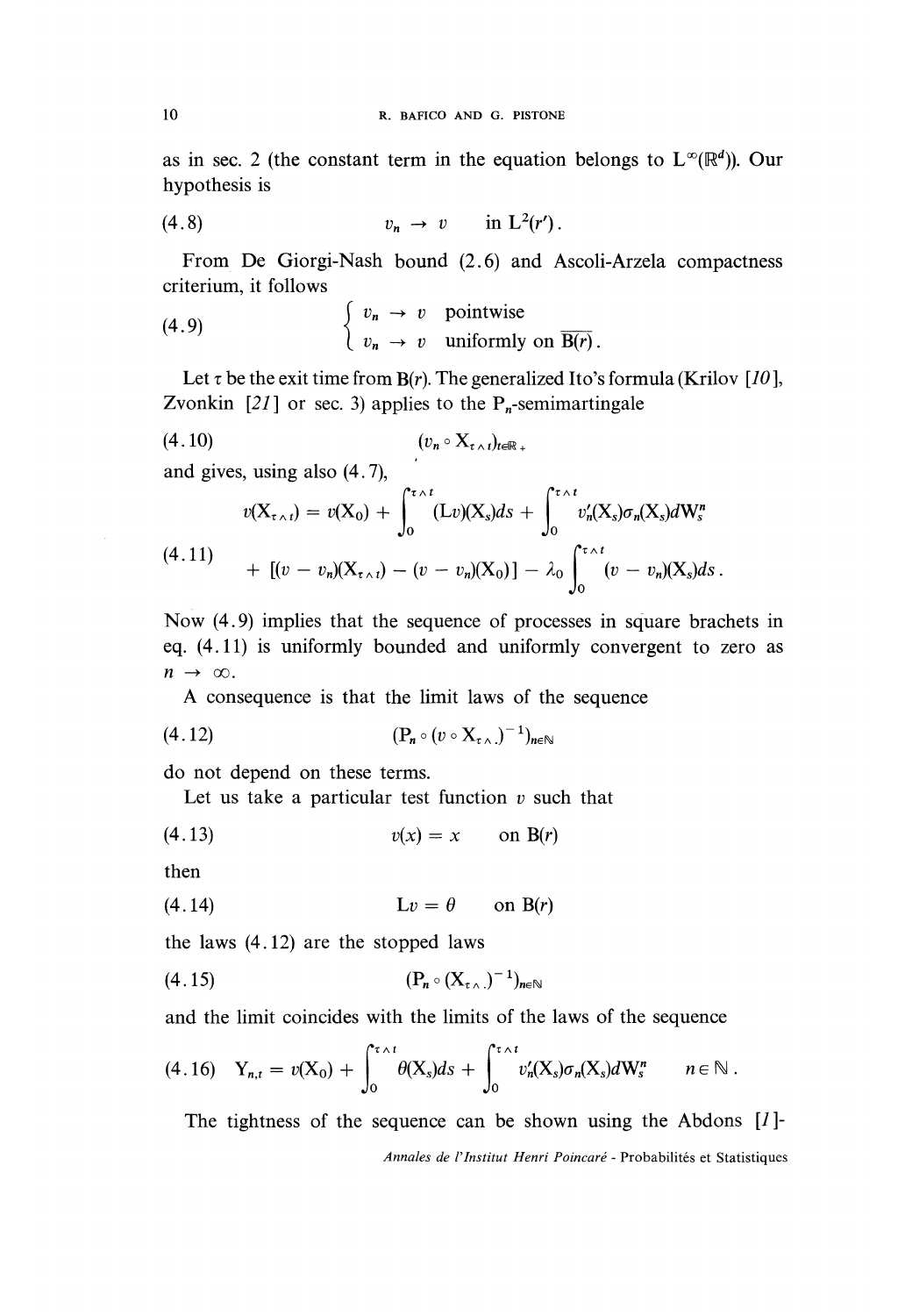Rebolledo [16] condition. From our hypothesis the law of  $X_0$  is constant and  $\theta$  is bounded, so we have only to consider the sequence of quadratic variations.

If N is a positive constant, and stopping times  $\tau_1 \leq \tau_2 \leq N$  are given such that  $\tau_2 - \tau_1 = k$  is constant then from (4.16) and (4.3) it follows:

$$
(4.17) \left\{\n\begin{array}{l}\n\langle y_n \rangle_{\tau_2} - \langle y_n \rangle_{\tau_1} = \int_{\tau_1}^{\tau_2} \mathbb{1}_{\{s < \tau_r\}} \sum_{i,j=1}^d a_{ij}^n D_i v_n(X_s) D_j v_n(X_s) ds \\
\leq \Lambda^2 \int_{\tau_1}^{\tau_2} \mathbb{1}_{\{1 < \tau_r\}} |v'_n(X_s)|^2 ds.\n\end{array}\n\right.
$$

If  $\eta$  is the constant in Meyers bound (2.8) and  $\varepsilon > 0$ , from (4.17), Cebicov and Hölder inequality

$$
(4.18)
$$
\n
$$
\begin{cases}\n\mathbf{P}_n(\langle y_n \rangle_{\tau_2} - \langle y_n \rangle_{\tau_1} > \varepsilon).\n\\ \n\leq \left(\frac{\Lambda^2}{\varepsilon}\right)^{1 + \frac{\eta}{2}} \mathbb{E}_n \bigg(\int_{\tau_1}^{\tau_2} \mathbf{1}_{\{1 < \tau_r\}} |v_n'(X_s)|^2 ds\bigg)^{1 + \frac{\eta}{2}} \\
\leq \left(\frac{\Lambda^2}{\varepsilon}\right)^{1 + \frac{\eta}{2}} k^{\eta/2} \mathbb{E}_n \bigg(\int_0^N \mathbf{1}_{\{1 < \tau_r\}} |v_n'(X_s)|^2 + \eta ds\bigg).\n\end{cases}
$$

The last integral can be evaluated with props. 3.1 and 3.2, giving

$$
(4.19)
$$
\n
$$
\begin{cases}\n\mathbf{P}_n(\langle y_n \rangle_{\tau_2} - \langle y_n \rangle_{\tau_1} > \varepsilon) \\
\leqslant \left(\frac{\Lambda^2}{\varepsilon}\right)^{1 + \frac{\eta}{2}} k^2 \int_{\mathbf{B}(r)} dx \, |v_n'(x)|^{2 + \eta} \int_0^N ds p^n(s, x) \\
\leqslant \left(\frac{\Lambda^2}{\varepsilon}\right)^{1 + \frac{\eta}{2}} \mathbf{C}_{\infty} \, ||p_0||_{\infty, \mathbf{B}(r)} \, ||v_n'||_2^2 + \eta, \mathbf{B}(r).
$$

Now the tightness follows the bound  $(2.8)$ .

The convergence (4.6) will now follow from the uniqueness of the solution of the martingale problem for the operator L with initial distribution  $p_0$ , see Strook-Varadhan [19]. In fact, if  $\tilde{P}_n$  is the law of  $y_n$  and  $\tilde{P}$  is a limit point of the sequence  $(\tilde{P}_n)_{n\in\mathbb{N}}$  then  $\tilde{P}$  solves the martingale problem for L because  $\mathcal{C}_{\tau}$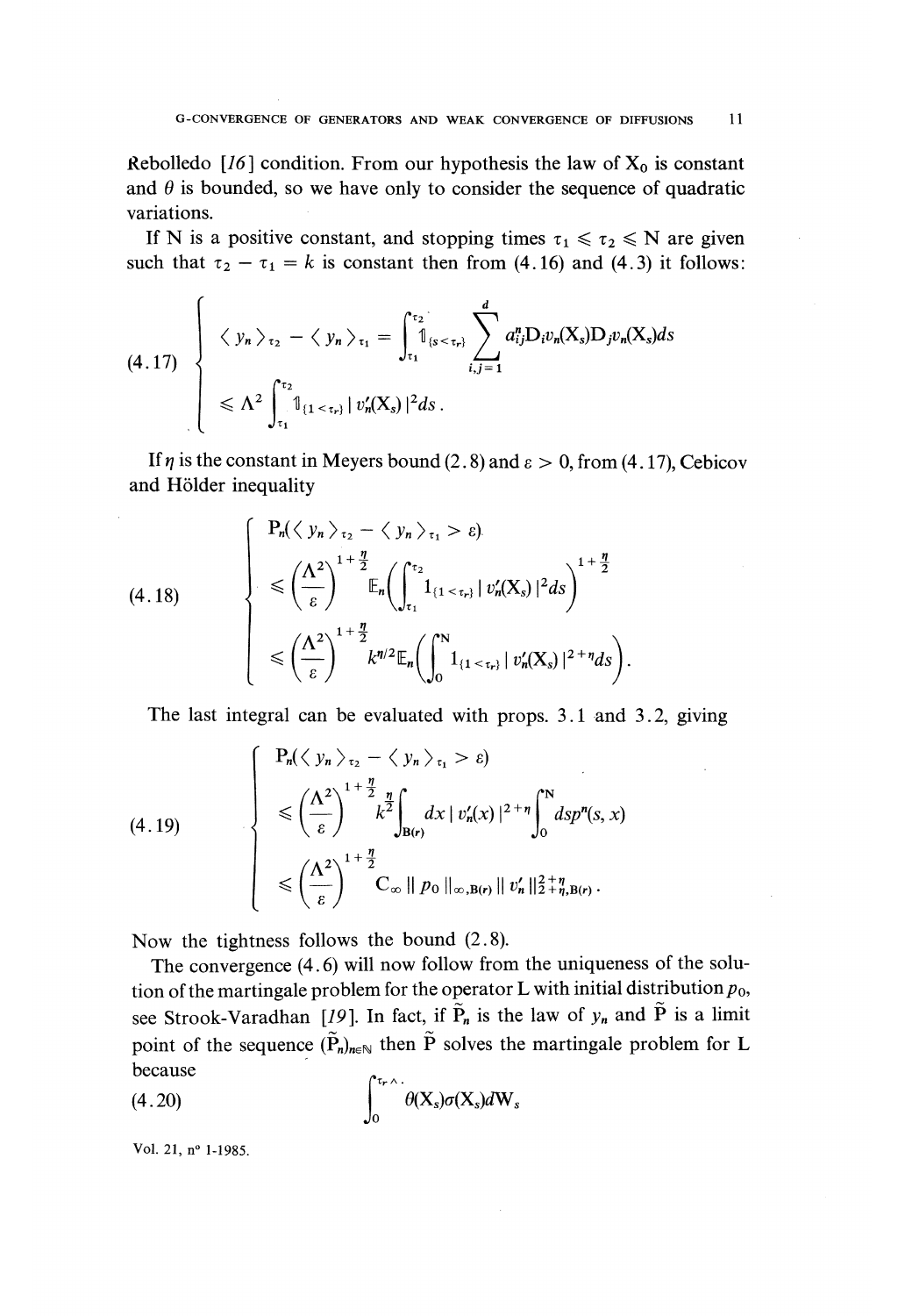is the uniform limit of a sequence of  $P_n$ -martingales, as shown in eq. (4.11) and the subsequent remark.

#### ACKNOWLEDGMENTS

The authors wish to thank prof. M. Chicco for his help in the subject of elliptic partial differential equations. Preliminary versions of this paper where discussed with members of the « Progetto M. P. I. 40  $\frac{\%}{\%}$ : Sistemi Dinamici Stocastici » and the results announced in the « Convegno 1983, Padova ». The use of the Aldous-Rebolledo theorem in sec. 4 was suggested by M. Métivier.

#### **REFERENCES**

- [1] D. ALDOUS, Stopping Times and Tightness, Ann. of Proba., t. 6, 1978, p. 335-340.
- [2] R. A. ADAMS, Sobolev Spaces, Academic Press, New York, 1975.
- [3] A. BENSOUSSAN, J. L. LIONS, Applications des inéquations variationnelles en contrôle stochastique, Bordas (Dunod), Paris, 1978.
- [4] A. BENSOUSSAN, J. L. LIONS, G. PAPANICOLAOU, Asymptotic Analysis for Periodic Structure, North-Holland, New York, 1978.
- [5] P. BILLINGSLEY, Convergence of Probability Measures, Wiley, New York, 1968.
- [6] M. CHICCO, Solvability of the Dirichelet Problem in  $H^{2,p}(\Omega)$  for a Class of Linear Second Order Elliptic Partial Differential Equations. Bollettino UMI, t. 4, 1971, p. 374-387.
- [7] E. DE GIORGI, S. SPAGNOLO, Sulla convergenza degli integrali dell'energia per operatori ellittici del secondo ordine, Bollettino UMI, t. 8, 1973, p. 391-411.
- [8] A. FRIEDMANN, Stochastic Differential Equations and Applications, Vol. 1, Academic Press, New York, 1975.
- [9] D. GILBARG, N. S. TRUDINGER, Elliptic Partial Differential Equations of Second Order, Springer-Verlag, Berlin, 1977.
- [10] N. V. KRYLOV, Certain Bounds on the Density of the Distribution of Stochastic Integrals, Izv. Akad. Nauk., t. 38, 1974, p. 228-248.
- [11] O. A. LADIZENSKAJA, V. A. SOLONNIKOV, N. N. URALCEVA, Linear and Quasi-linear Equations of Parabolic Type, American Mathematical Society, Providence, 1968.
- [12] J. L. LIONS, E. MAGENES, Problèmes aux limites non homogènes et Applications, Vol. 3, Dunod, Paris, 1968.
- [13] J. L. LIONS, Équations différentielles opérationnelles et problèmes aux limites, Springer-Verlag, Berlin, 1961.
- [14] M. MÉTIVIER, Sufficient Conditions for Tightness and Weak Convergence of a Sequence of Processes, University of Minnesota, Minneapolis.
- [15] N. G. MEYERS, An L<sup>p</sup>-estimate for the Gradient of Solutions of Second Order Elliptic Divergence Equation, Ann. Scuola Normale Superiore Pisa, t. 17, 1963, p. 189-206.
- [16] R. REBOLLEDO, La méthode des martingales appliquée à l'étude de la convergence en loi de processus, Bull. Soc. Mat. France mémoire, t. 62, 1979.
- [17] S. SPAGNOLO, Sul limite delle soluzioni di problemi di Cauchy relativi alla equazione del calore, Ann. Scuola Norm. Sup. Pisa, t. 21, 1967, p. 657-699.
- [18] S. SPAGNOLO, Sulla convergenza di soluzioni di equazioni ellittiche e paraboliche, Ann. Scuola Norm. Sup. Pisa, t. 22, 1968, p. 571-597.
- [19] D. W. STROOK, S. R. S. VARADHAN, Multidimensional Diffusion Processes, Springer-Verlag, New York, 1979.

Annales de l'lnstitut Henri Poincaré - Probabilités et Statistiques